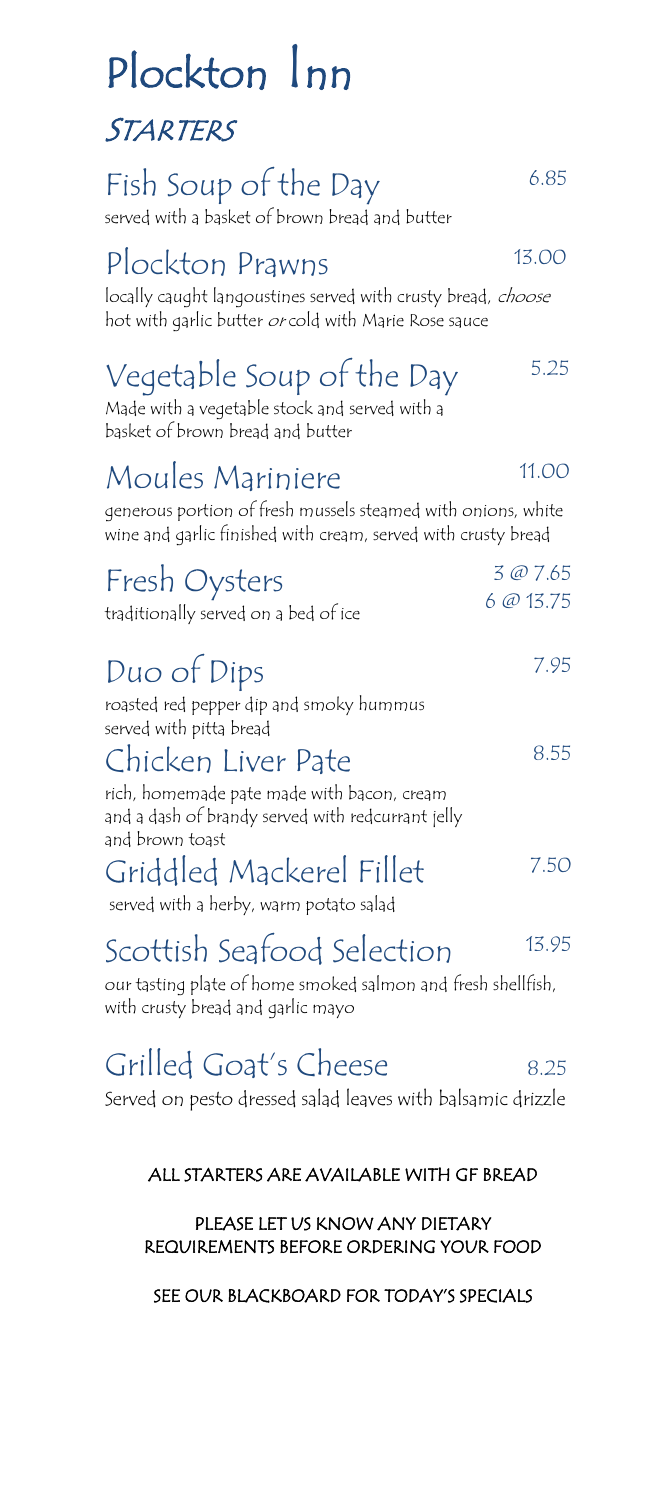## MAIN DISHES

### 8oz Rib Eye Steak 25.30

well matured Scottish beef rib eye cooked to your liking, includes a choice of black pepper and brandy cream sauce or garlic and herb butter served with a choice of chips or baby boiled potatoes

## Pork Chop 13.50

pan fried with tangy cider and grain mustard sauce, served with a choice of chips or baby boiled potatoes

# Grilled Cajun Chicken 14.25

chargrilled breast of chicken with homemade Cajun spices with a blue cheese dressing on the side served with vegetable rice pilaf

## Home Made Beef Burger 12.95

## Home Made Cheeseburger 13.75

using fine Scottish beef, a 5oz burger in a sesame seed bun served with our own recipe relish, a salad garnish and chips add bacon £1.00

## VEGETARIAN DISHES

## Vegan Burger 13.45

Meat Free Beyond burger in a sesame bun with homemade relish chips and side salad add cheese/ vegan cheese £1.00

## Whole Baked Camembert 13.45

baked with garlic and white wine and served with gherkins and a choice of chips or potatoes

# Vegetarian Dish of the Day 13.45

see the blackboard for today's choices

### BE SURE TO SEE OUR BLACKBOARD FOR TODAY'S SPECIALS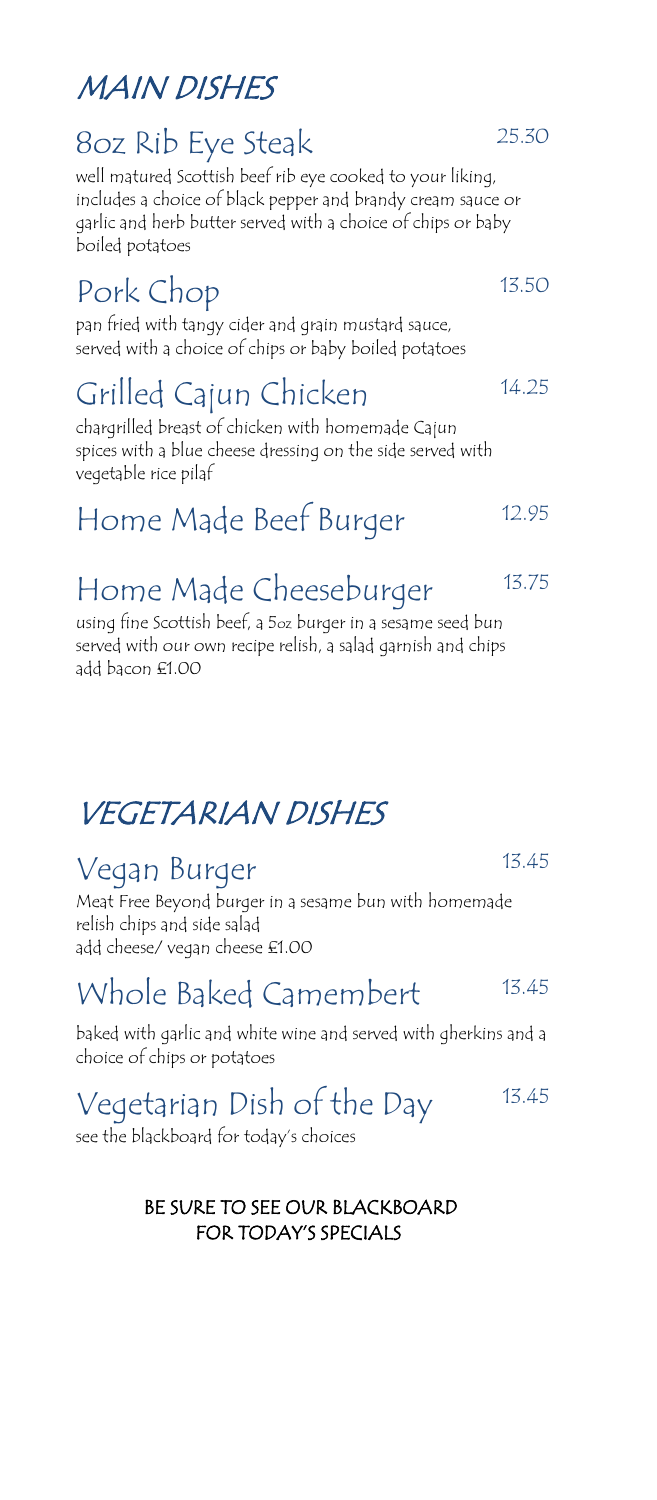### SEAFOOD MAIN DISHES

### Plockton Prawns 25.00

locally caught langoustines served with crusty bread, choose hot with garlic butter or cold with Marie Rose sauce

### Moules Mariniere 18.70

Generous main course size portion of fresh mussels steamed with onions, white wine and garlic finished with cream and served with crusty bread

### Skate Wing and Black Butter 16.95

locally landed and cooked in the classic way, with foaming butter, lemon and capers -served with baby boiled potatoes or chips

### King Scallops 24.75

lightly seared and finished in a cream sauce with bacon and garlic served with chips or baby boiled potatoes

#### Fresh Breaded Haddock and Chips 13.95

With crisp side salad and homemade tartare sauce

### Scampi and Chips 13.95

with crisp side salad and homemade tartare sauce

### SIDES AND DIPS

| <b>Seasonal Vegetables</b> $\sim$ see the black board | 3.25 |
|-------------------------------------------------------|------|
| Side Salad                                            | 3.25 |
| mixed salad with tomatoes peppers and roasted seeds   |      |
| Side of Chips                                         | 2.75 |
| Chips and Cheese                                      | 3.50 |
| Cajun Spiced Chips                                    | 2.95 |
|                                                       |      |

### SORRY, NO SPLIT BILLS BUT WE CAN LEND YOU A CALCULATOR